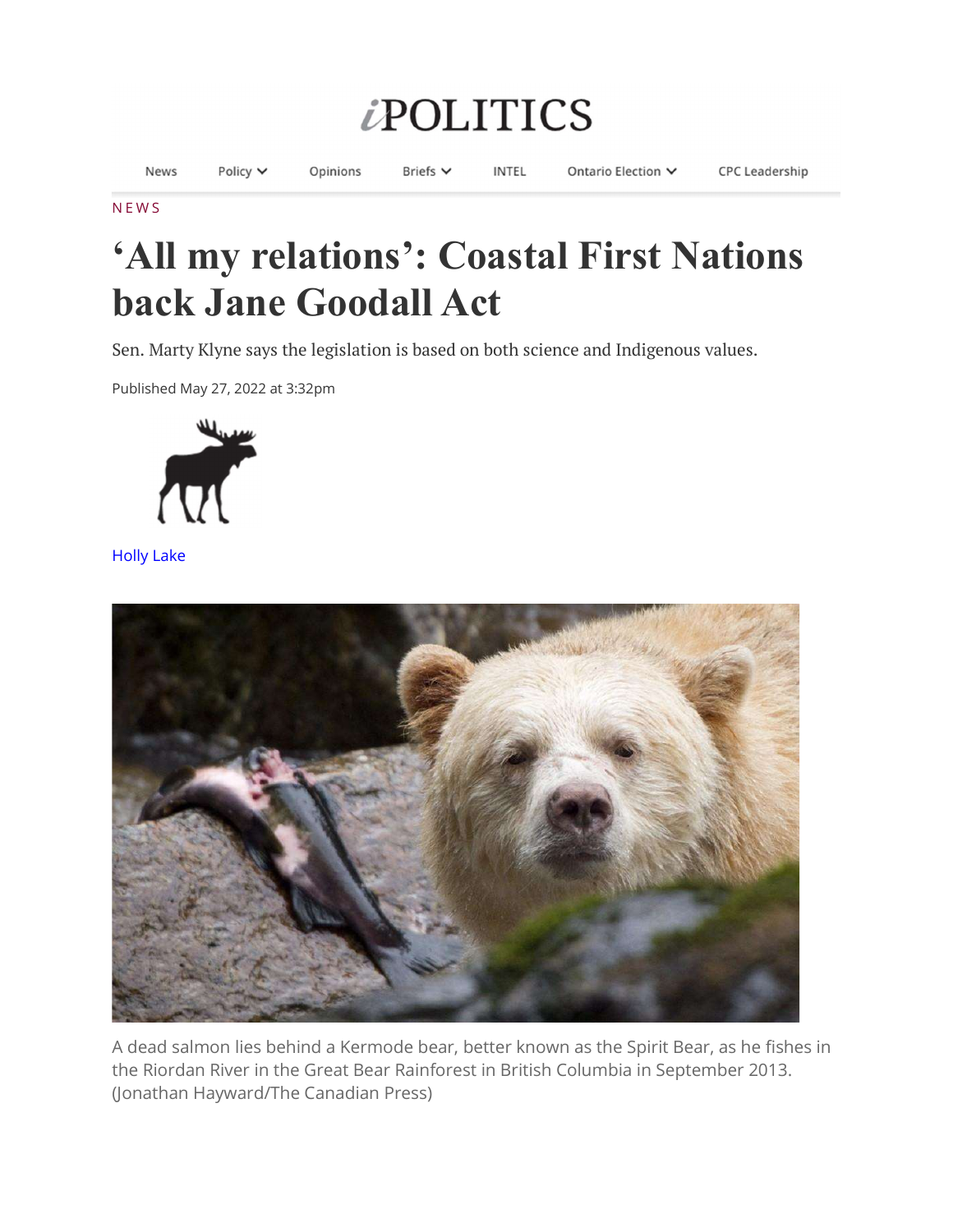The Coastal First Nations have thrown their support behind the Jane Goodall Act.

Bill S-241, which was reintroduced in the Senate in March, is meant to protect captive great apes, elephants, and other wild animals. It would also ban: elephant captivity in Canada; the import of elephant ivory and rhino horns; and the captive breeding of great apes, elephants, and certain other non-domesticated animals.

It designates more than 800 other species for protection — including big cats, bears, wolves, seals, sea lions, walruses, certain monkeys, and dangerous reptiles like crocodiles and giant pythons — granting some animals limited legal standing in court so the legal system can prioritize their well-being. Through the bill's "Noah Clause," more species can be added to the list in future.

"For far too long, our relatives, bears, wolves, cougars, whales, seals, sea lions, birds, salmon, halibut, herring, and all living creatures have not been recognized by Crown governments and modern society for the individual beings and collective societies they are a part of," said Christine Smith-Martin, CEO of Coastal First Nations.

"We live together and need each other to be healthy in the biosphere that the Creator placed us in," she said in a statement. "Therefore, it is not difficult for our peoples, working through our Nation authorities, to say we support a law that offers protection to the animals we live and interact with."

Coastal First Nations is an alliance of the Council of the Haida Nation, Skidegate Band Council, Old Massett Village Council, Metlakatla Nation, Gitxaala Nation, Gitga'at Nation, Kitasoo Xai'xais Nation, Nuxalk Nation, Heiltsuk Nation, and Wuikinuxv Nation. As members, they work together to protect their coast and improve the quality of life in their communities.

Their traditional unceded territory spans the northern and central coast of British Columbia, including Haida Gwaii, reaching north to the Alaskan border and as far south as Vancouver Island.

"(We) have been champions of the environment and habitat necessary for these animals to thrive in the wild," Smith-Martin said.

The legislation's sponsor, Sen. Marty Klyne, told the Senate in March that, "together with science, the Jane Goodall Act is based (on) Indigenous values." He said the Truth and Reconciliation Commission urged Canadians to reconcile with the Earth through a restoration of reciprocity and mutual respect: "Mi'kmaq and other Indigenous laws stress that humans must journey through life in conversation and negotiation with all creation."

This is the second iteration of the bill. The first was introduced in November 2020 by former senator Murray Sinclair before his retirement. Sinclair, who chaired the commission, spoke often of the connection between animals and reconciliation, stressing the necessity of considering the plight of wildlife together with the goals of reconciliation.